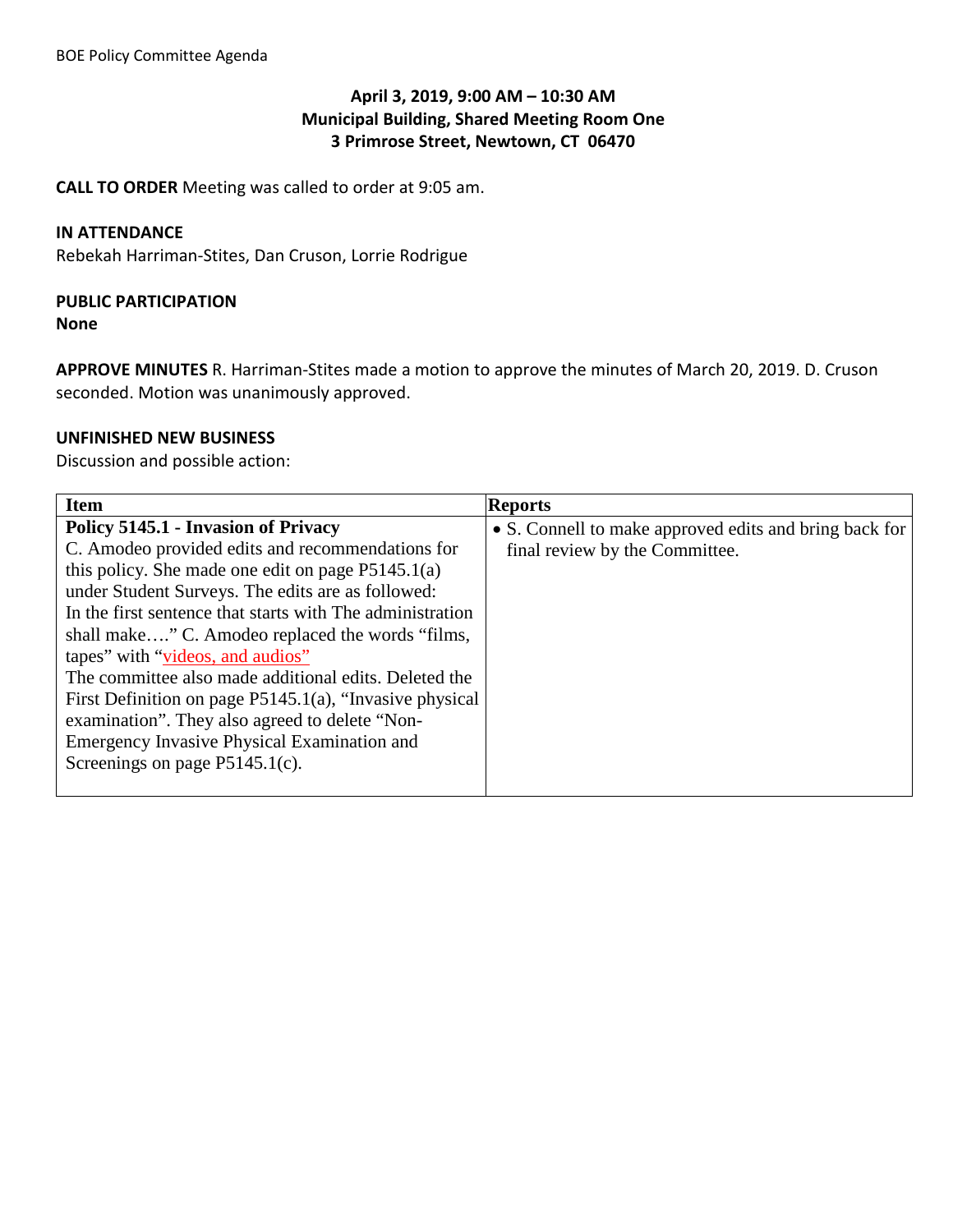| <b>Policy 5145.124- Breathalyzer Testing</b>                         | S. Connell to review the references and bring back<br>$\bullet$    |
|----------------------------------------------------------------------|--------------------------------------------------------------------|
| The committee chose to work with Brookfield's                        | to the Committee for final review.                                 |
| version of this policy. M. Pompano added in some edits               |                                                                    |
| and the committee unanimously agreed to move this                    |                                                                    |
| policy forward.                                                      |                                                                    |
| The edits are as followed:                                           |                                                                    |
| On page P5145.124(a), in the second paragraph, M.                    |                                                                    |
| Pompano made it clear that "This device may be used                  |                                                                    |
| to sample a student's breath "and/or beverage                        |                                                                    |
| container" in order to detect alcohol use.                           |                                                                    |
| In the third paragraph on $P5145/124(a)$ , M. Pompano                |                                                                    |
| added "Passive alcohol screen may be conducted all                   |                                                                    |
| students entering a school sponsored event "or with                  |                                                                    |
| methodology-based representative sample of students                  |                                                                    |
| entering a school sponsored event(e.g every 5 <sup>th</sup> student, |                                                                    |
| every 10 <sup>th</sup> student, etc.)"                               |                                                                    |
| The committee approved these edits but requested that                |                                                                    |
| S. Connell check the references to confirm the timing                |                                                                    |
| of each test is the same in each policy.                             |                                                                    |
| Policy – 5145.2 – Freedom of Speech/Expression                       | S. Connell to move this policy to the 5000 series<br>$\bullet$     |
| (Activism and Dissent)                                               | queue.                                                             |
| S. Connell made the final edits to this policy and the               |                                                                    |
| committee agreed to move this forward for Board                      |                                                                    |
| review.                                                              |                                                                    |
| Policy 5145.42 - Racial Harassment of Students                       | S. Connell to bring the edited version of this policy<br>$\bullet$ |
| L. Rodrigue will bring the two sample policies to the                | for the Committee to review.                                       |
| ATeam meeting for their input and review. Once they                  |                                                                    |
| decided on an appropriate policy, S. Connell will                    |                                                                    |
| request the current practice for Racial Harassment from              |                                                                    |
| S. Raquel to add as the Regulation.                                  |                                                                    |
| Policy 5145.43 – Human Dignity                                       | S. Connell to bring in her findings to committee<br>$\bullet$      |
| S. Connell to double check all references and add in                 |                                                                    |
| more up to date references for this policy.                          |                                                                    |

# **NEW BUSINESS**

Discussion and possible action:

| <b>Item</b>                                           | <b>Reports</b>                                |
|-------------------------------------------------------|-----------------------------------------------|
| <b>Policy 5145.5- Exploitation; Sexual Harassment</b> | <b>Committee to Review</b>                    |
| S. Connell to reach out to CABE to see if it is       |                                               |
| acceptable to combine policy 5145.5, Policy 5145.51   |                                               |
| and Policy 5145.52 all under "Harassment"             |                                               |
| <b>Policy 5145.51- Peer Sexual Harassment</b>         | <b>Committee to Review</b>                    |
| S. Connell to reach out to CABE to see if it is       |                                               |
| acceptable to combine policy 5145.5, Policy 5145.51   |                                               |
| and Policy 5145.52 all under "Harassment"             |                                               |
| Policy 5145.52 - Harassment                           | <b>Committee to Review</b>                    |
| S. Connell to reach out to CABE to see if it is       |                                               |
| acceptable to combine policy 5145.5, Policy 5145.51   |                                               |
| and Policy 5145.52 all under "Harassment"             |                                               |
| <b>Policy 5145.6 – Student Grievance Procedure</b>    | S. Connell to invite S. Raquel to an upcoming |
| The committee requested that S. Raquel look over this | meeting to discuss this policy.               |
| required policy before making any edits.              |                                               |